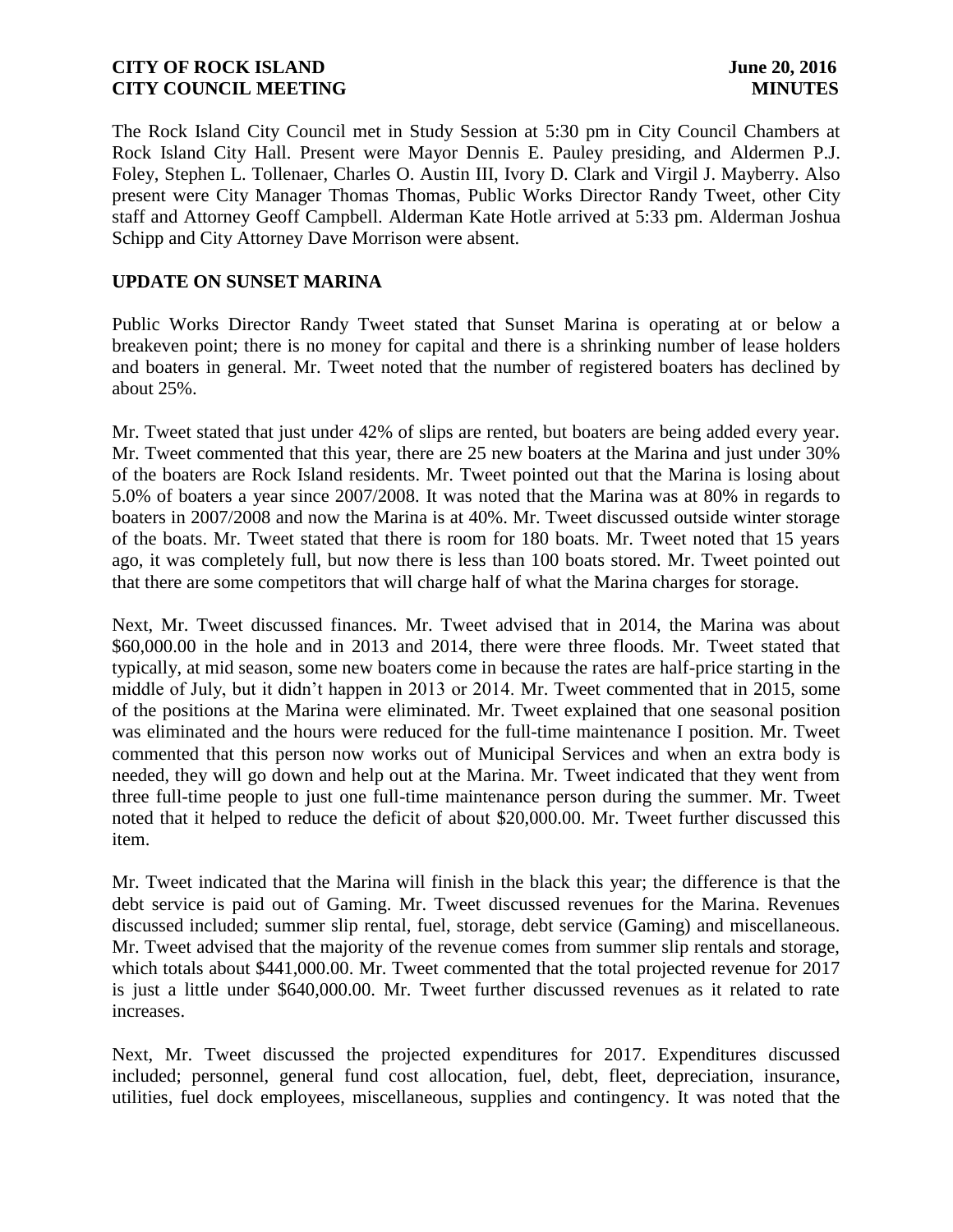total expenditures projected for 2017 is approximately \$650,000.00. Mr. Tweet advised that supplies and contingency are the only areas where costs can be cut, which totals about \$22,000.00. Mr. Tweet pointed out that this year, most of those funds are gone because a new gangway had to be built for the 300 Dock. Mr. Tweet advised that so far for 2017, expenditures are exceeding revenues and if the City continues to pay debt out of Gaming, the Marina will end up being in the black for 2017. Mr. Tweet noted that there is no money in reserves and without the Gaming input, you would be looking at a \$30,000.00 deficit next year. Mr. Tweet further discussed expenditures as it related to reducing services.

Mr. Tweet then discussed maintenance at the Marina. Mr. Tweet advised that in 2010, a proposal came to Council for a rate increase and to tear down and build a new dock. Mr. Tweet added that Council and the boaters rejected that proposal so that is why the 400 Dock is in the condition it is in. Mr. Tweet stated that a new 400 Dock would cost approximately \$1.5 million dollars. It was noted that currently, there are 30 people on the 400 Dock. Mr. Tweet commented that the new dock would have 54 slips available assuming everyone stays there and if so, there would be 24 slips available. Mr. Tweet further discussed this item.

Mr. Tweet stated that dredging is an issue; there has not been a big dredge since 2004. Mr. Tweet noted that the Marina really does need to be dredged and that would cost between \$160,000.00 and \$230,000.00. Mr. Tweet further discussed the dredging issue. Mr. Tweet also discussed some desired maintenance that Public Works would like to do at the Marina. Various maintenance items discussed included; replacing dock boards on the 500 and 600 Docks; installing tub floats on the 600 Dock; repairs to the Marina office roof; and flood upgrades. Mr. Tweet commented that there is also ongoing general maintenance.

Mr. Tweet advised that the Marina is in good condition with the exception of the 400 Dock. Mr. Tweet pointed out that some decisions need to be made. Mr. Tweet reiterated that there is no capital and there is a reduction in the number of boaters. Mr. Tweet then discussed several options in regards to the Marina. The options Mr. Tweet discussed included; keeping the Marina viable as long as possible through a combination of rate increases and service reductions; dedicated, long term financial support from the City; and look at options to sell or lease the Marina operations.

Council and Mr. Tweet further discussed these options as it related to privatization of the Marina, dredging, dock work, siltation and types of services that could be reduced. Council also discussed surveys as it related to the boaters providing feedback as to what is important to them at the Marina.

Mike Thoms, Chair of the Boaters Advisory Committee discussed various issues concerning the Marina as it related to dredging, comparing slip rates and reducing administration fees. Two boaters (no names given) at Sunset Marina discussed their appreciation in terms of conducting a survey in reference to providing input about what is important to them at the Marina and how Sunset Marina boaters not only support the Marina but support other businesses as well.

Council further discussed Mr. Tweet's presentation.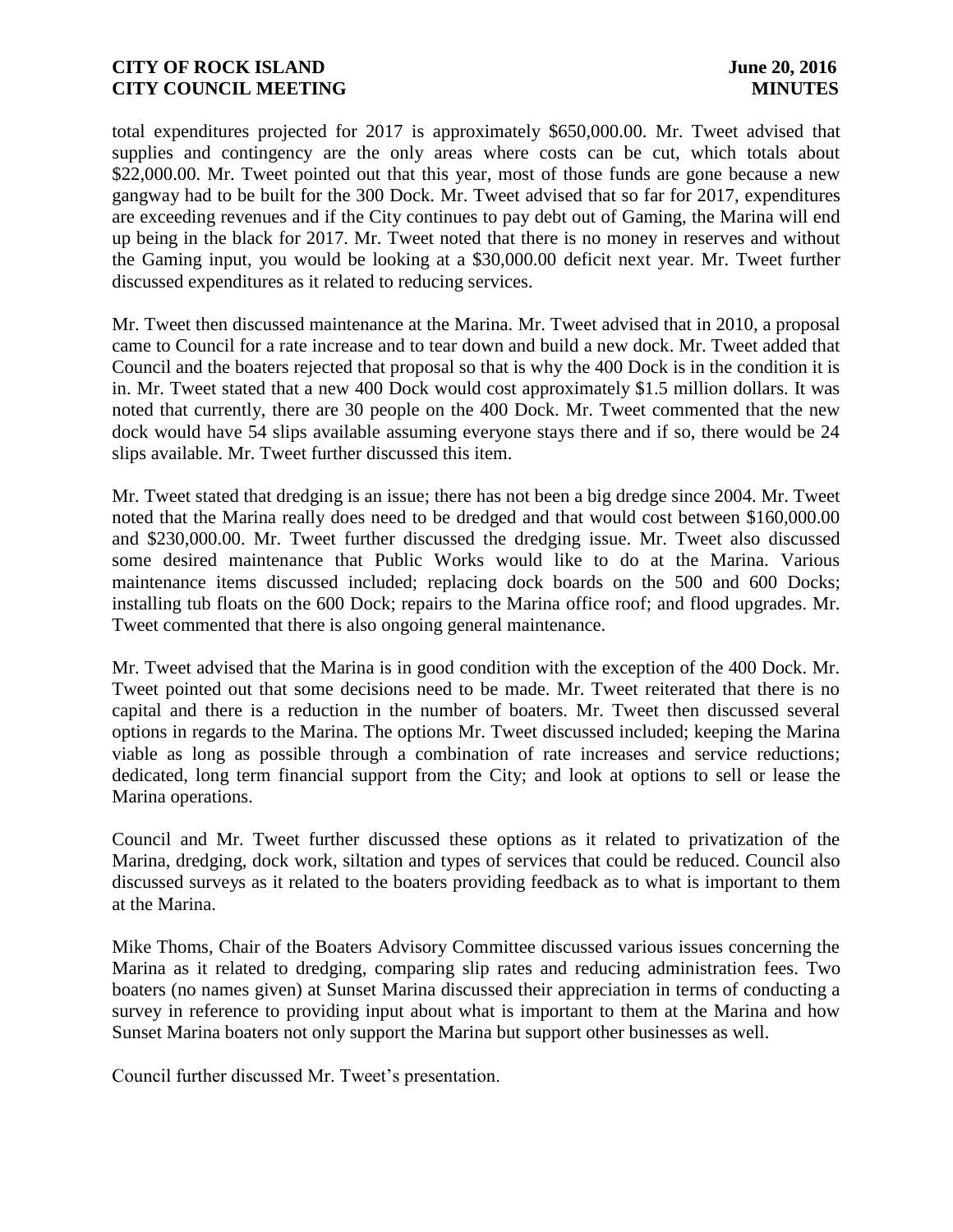## **UPDATE ON SIDEWALKS**

Public Works Director Randy Tweet updated Council on the Sidewalk Repair Policy. Mr. Tweet advised that the City used to have the 50/50 program in which the City would pay half the cost and the customer would pay half the cost. Mr. Tweet added that it would average about 11 participants a year and sometimes it would be less than that. Mr. Tweet stated that they did about 2,000 square feet of sidewalk a year and the budget was \$50,000.00 per year. Mr. Tweet pointed out that they never spent the entire budget except for one year because people didn't want to pay for their half of the sidewalk.

Mr. Tweet advised that in 2015, the department decided to try another sidewalk repair policy where someone calls in, staff goes out and evaluates the sidewalk, and if it needed to be repaired, it would be put on a list for repair and the City covers the cost. Mr. Tweet commented that there is a \$90,000.00 a year budget for these repair projects and the repairs are done by a contactor or City crew. Mr. Tweet advised that it was initially thought that each customer would have approximately six or seven panels to be replaced and it was thought that 100 panels could be replaced each year. Mr. Tweet stated that this has not been the case; the average number of panels being replaced is about 13, so the department is only able to serve about 50 residents a year. Mr. Tweet explained that last year, 100 people signed up and only half were done. Mr. Tweet commented that the department will do the other half this year. It was noted that scheduling is one year out. Mr. Tweet advised that the program has been very successful. Mr. Tweet further discussed this item.

Mr. Tweet indicated that last year, they used a 50/50 mix of contractors and City crews. Mr. Tweet added that they found it was more efficient to use the concrete contractors for smaller sidewalk projects; they are more efficient at doing the small pieces of sidewalk. Mr. Tweet added that City crews are more efficient on the medium projects. It was noted that this year, most of the repairs will be done by the contractors.

Mr. Tweet further discussed the sidewalk repair policy as it related to locations. Mr. Tweet advised that most repairs last year were centered around the Broadway area, but this year, it is starting to spread out in other areas throughout the City. Mr. Tweet noted that the majority of sidewalks being repaired are north of  $18<sup>th</sup>$  Avenue because these are the areas with the most sidewalks and the oldest sidewalks. Mr. Tweet recommended to continue with this program. Mr. Tweet commented that the program is working very well.

Council discussed Mr. Tweet's presentation.

#### **UPDATE ON ALLEYS**

Public Works Director Randy Tweet advised that most of the gravel alleys are in the older part of the City. Mr. Tweet added that there are about 200 alleys. Mr. Tweet stated that sealcoating is the chip and seal that is generally seen on country roads. Mr. Tweet explained that with chip and seal, the emulsion is put down and then some rock is put on top of it. Mr. Tweet commented that after it is driven on for awhile, the rock becomes beaded. It was noted that asphalt and chip and seal are very similar.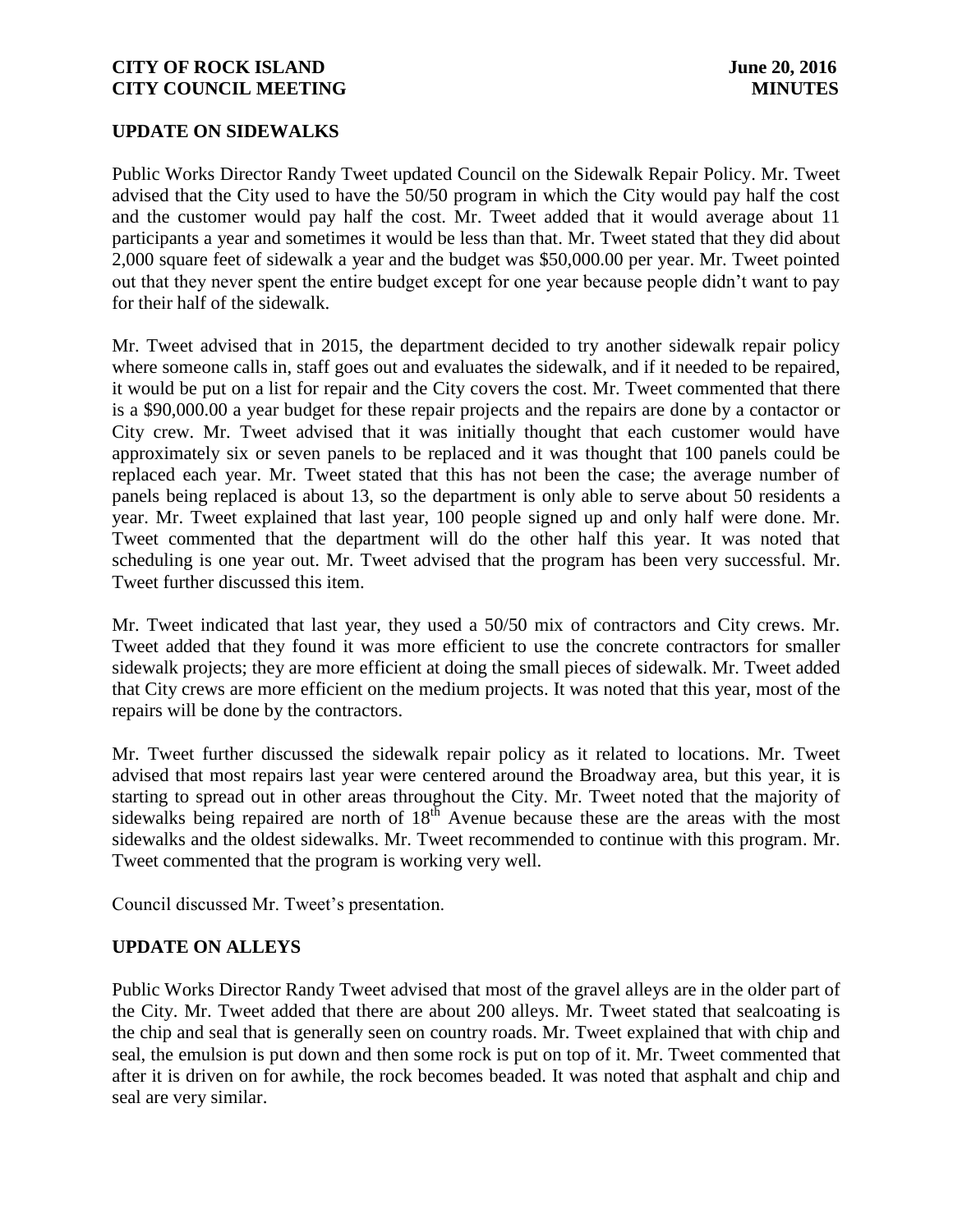Mr. Tweet advised that six alleys were sealcoated last year and a lot of prep work was done. Mr. Tweet added that some of the alleys had to be grinded and reshaped because they were really in bad shape. Mr. Tweet commented that it was about \$7.50 a square yard and the cost was approximately \$5,000 per alley. Mr. Tweet discussed various locations where alleys were repaired. Mr. Tweet commented that they chose alleys where the most complaints were received and seven of those alleys were repaired. Mr. Tweet stated that the work held up. However, there were some potholes in low areas, but overall, it was pretty solid. Mr. Tweet commented that he was not as impressed as he hoped he would be.

Mr. Tweet stated that he heard about the product called reclamite. Mr. Tweet explained that reclamite is an asphalt product; it is sprayed on new asphalt to basically retain the moisture. Mr. Tweet pointed out that an asphalt road ends up breaking down because it loses moisture so this seals it and supposedly gives an extra five years of life to the road. Mr. Tweet advised that some other cities in Illinois have had some very good success with this product.

Mr. Tweet commented that last year, some sample areas were done with the reclamite and staff evaluated it to see if it was something that should be used. Mr. Tweet stated that it is almost half the price of what the City was paying for sealcoating. Mr. Tweet noted that they decided to try it. Mr. Tweet stated that four alleys were done last year and they turned out really nice. Mr. Tweet commented that eight more alleys were done last week. Mr. Tweet advised that this product is almost like asphalt but not as tight and there were a few potholes in low areas but they were patched with the pothole patcher. Mr. Tweet commented that the reclamite program is a good program and he would like to continue with the program.

Mr. Tweet recommended increasing the budget to \$40,000.00 a year. Mr. Tweet stated that if this is done, all of the gravel alleys could be done in 15 years. Mr. Tweet commented that the City still has to go through a bad winter, so everything will be reviewed next year. Mr. Tweet encouraged Council to take a drive on these nicely done alleys.

Council discussed Mr. Tweet's presentation.

## **ADJOURNMENT**

A motion made by Alderman Foley and seconded by Alderman Mayberry to adjourn the meeting carried by the following Aye and No vote. Those voting Aye being; Alderman Foley, Alderman Tollenaer, Alderman Hotle, Alderman Austin, Alderman Clark and Alderman Mayberry; those voting No, none. The meeting was adjourned at 6:19 pm.

 $\overline{\phantom{a}}$  , and the contract of the contract of the contract of the contract of the contract of the contract of the contract of the contract of the contract of the contract of the contract of the contract of the contrac

Aleisha L. Patchin, City Clerk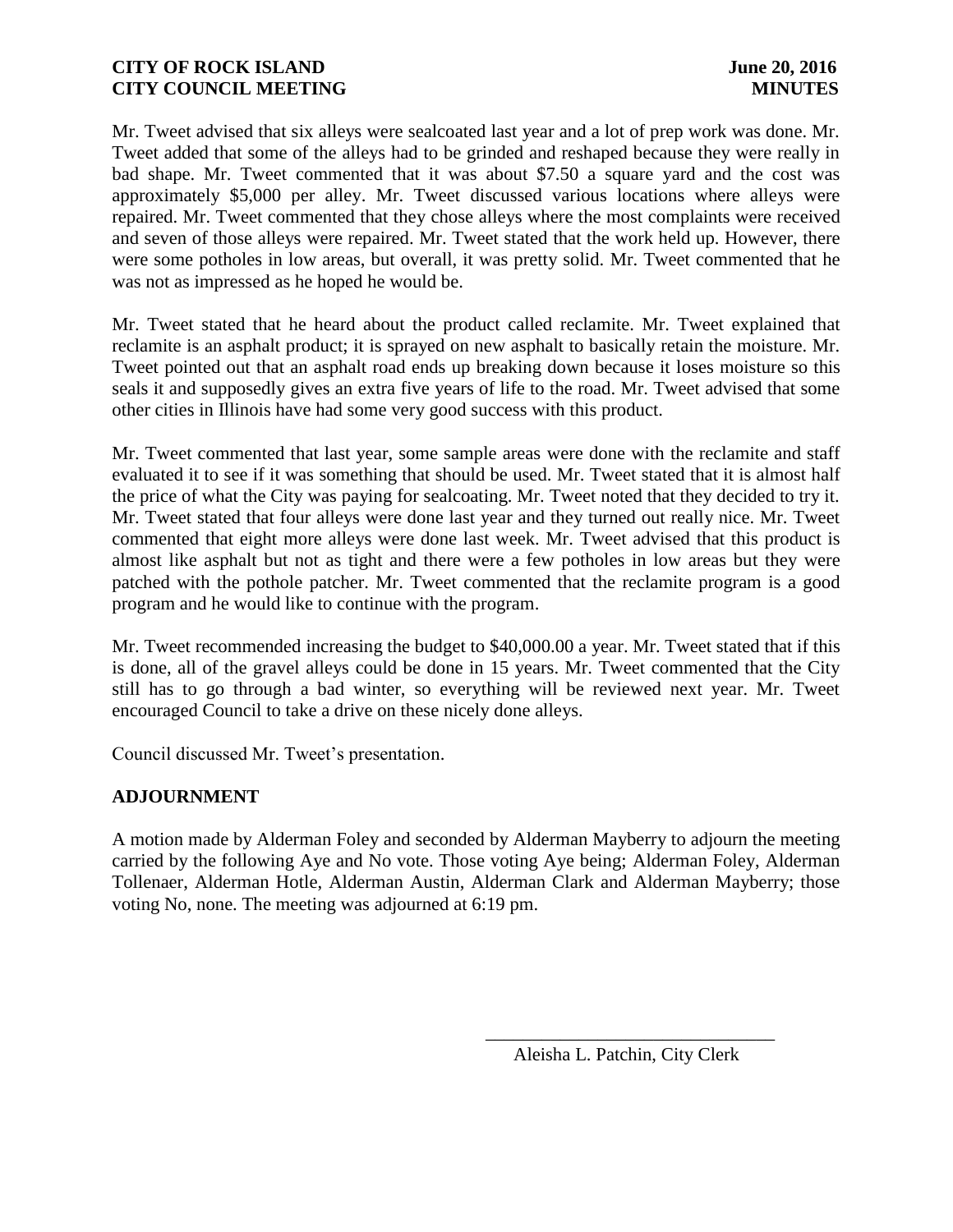Rock Island City Council met in regular session at 6:45 pm in Council Chambers of Rock Island City Hall. Present were Mayor Dennis E. Pauley presiding, and Aldermen P.J. Foley, Stephen L. Tollenaer, Kate Hotle, Joshua Schipp, Charles O. Austin III, Ivory D. Clark and Virgil J. Mayberry. Also present were City Manager Thomas Thomas, Attorney Geoff Campbell and Attorney Meena Brandt. City Attorney Dave Morrison was absent.

Introductory Proceedings

Mayor Pauley called the meeting to order and led in the Pledge of Allegiance. Alderman Hotle gave the Invocation.

## Agenda Item #5 **Minutes of the meeting of June 13, 2016.**

A motion was made by Alderman Clark and seconded by Alderman Foley to approve the Minutes of the meeting of June 13, 2016 as printed. The motion carried by the following Aye and No vote; those voting Aye being; Alderman Foley, Alderman Tollenaer, Alderman Hotle, Alderman Schipp, Alderman Austin, Alderman Clark and Alderman Mayberry; those voting No, none.

## Agenda Item #6 **Update Rock Island by Mayor Pauley.**

Mate Masie, What I Hear, I Keep Exhibit - Mate Masie, African American Heritage Center exhibit is on display at the Main Library, on loan from the Tubman Museum of Macon, GA. Mayor Pauley stated that the exhibit consists of 10 photo/text panels that tell the stories of African Americans whose accomplishments in a variety of fields have had a lasting, positive impact on the nation. Featured are Harriet Tubman, Frederick Douglas, Nat Love, Maya Angelou and many more. Available for viewing during library hours.

Don't miss, Quad City CrossFit's competition known as the Urban Street Games in the District of Rock Island. Mayor Pauley commented that they will have a free Health Fair going on at the same time this year. The exciting competitions and fun takes place on June  $24^{th}$  and June  $25^{th}$ from 8:00 am to 3:00 pm both days. For more information, registration or questions, please call (309) 278-8029 or qccf.info@gmail.com.

Starlight Revue Concert – Mayor Pauley stated that on June 28, 2016, Los Mocambos will perform in beautiful Lincoln Park. At 5:00 pm, dinner will be available from Hy-Vee Grill with a dance lesson/family activity from 6:15 pm to 7:00 pm. Mayor Pauley advised that the concert will start sharply at 7:00 pm. Come early at 5:30 pm and join the Rock Island Public Library for the Bookin' It Walking Book Club in the park. Participants walk and talk about their favorite books, with the first 50 participants receiving a water bottle. Mayor Pauley stated that the Bookin' It Walking Book Club is part of a special Summer Reading activities partnership between the Rock Island Library and Rock Island Parks Department. Call 732-RAIN to check status for inclement weather.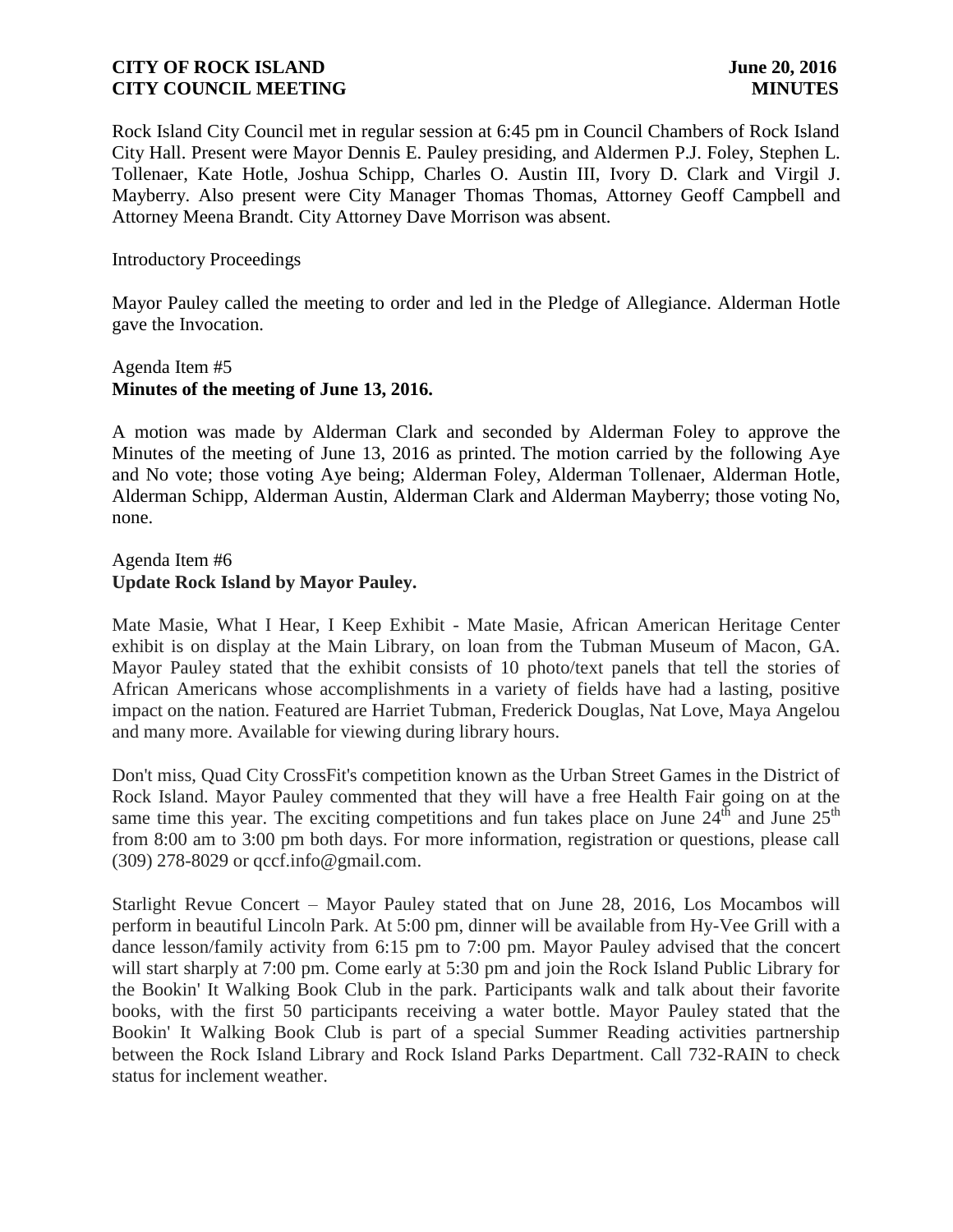Mayor Pauley stated that Red White & Boom explodes with family fun this year at Schwiebert Riverfront Park with inflatables, princess meet-n-greets, food vendors, beer garden, a military tribute and more at the park's play fountain, digital playground and beautiful riverfront location. Top it off with a fabulous fireworks show and you've got the best Independence Day celebration this side of the Mississippi. Mayor Pauley advised that Schwiebert Riverfront Park activities begin at 3:00 pm and a special military tribute will take place at 5:00 pm. At 9:30 pm, fireworks will be launched from two barges on the Mississippi River this year and will be choreographed to a custom made soundtrack, which can be heard throughout the park or tune in to 96.9 FM (97X) to hear the music during the show. The Mayor commented that free parking will be available downtown in the parking ramp and on the street. A handicap shuttle will provide rides to those requiring assistance from the parking garage to the park entrance. For more information, call Rock Island Parks and Recreation at (309) 732-7275.

Mayor Pauley advised that Whitewater Junction will be open on the  $4<sup>th</sup>$  of July at 10:00 am with special family fun and games including a variety of relay races, and other patriotic activities and prizes from 1:00 pm to 5:00 pm. This popular railroad themed family aquatic center features a body slide, tube slide, two drop slides, a tot slide, tumble buckets and spray features. General admission of \$8.00 will apply. 2 years and under free with paid adult.

Alderman Mayberry commended Alderman Foley, Alderman Hotle and Alderman Schipp in regards to the panel discussion held last Wednesday at the Rogalski Center at St. Ambrose University in Davenport, IA. Alderman Mayberry added that they did a wonderful job.

## Agenda Item #7 **Presentation of the Auditor's Financial Report.**

Finance Director Stephanie Masson discussed the layout of the Comprehensive Annual Financial Report.

Ms. Masson then introduced Mia Frommelt from Bohnsack and Frommelt. Ms. Frommelt discussed the financial results of the year-end audit. Ms. Frommelt stated that one of the letters that Council received, which was dated May  $18<sup>th</sup>$ , is a requirement that all auditors provide to councils summarizing what took place and if there were any issues. Ms. Frommelt commented that there were no issues to report.

Ms. Frommelt advised that there were three separate audits, which included the financial statements audit, internal controls and compliance audit with laws and regulations and an audit of the City's federal programs. Ms. Frommelt stated that the results of those audits were unmodified opinions, which is the highest level of an opinion that can be received. Ms. Frommelt noted that the City has been reporting at the highest standard. Ms. Frommelt indicated that the required communication includes significant estimates so that Council is aware that there are estimates in the financial statements and it points those out as well as any misstatements and uncorrected misstatements that may have been found as part of the audit process. Ms. Frommelt commented that there were no uncorrected misstatements.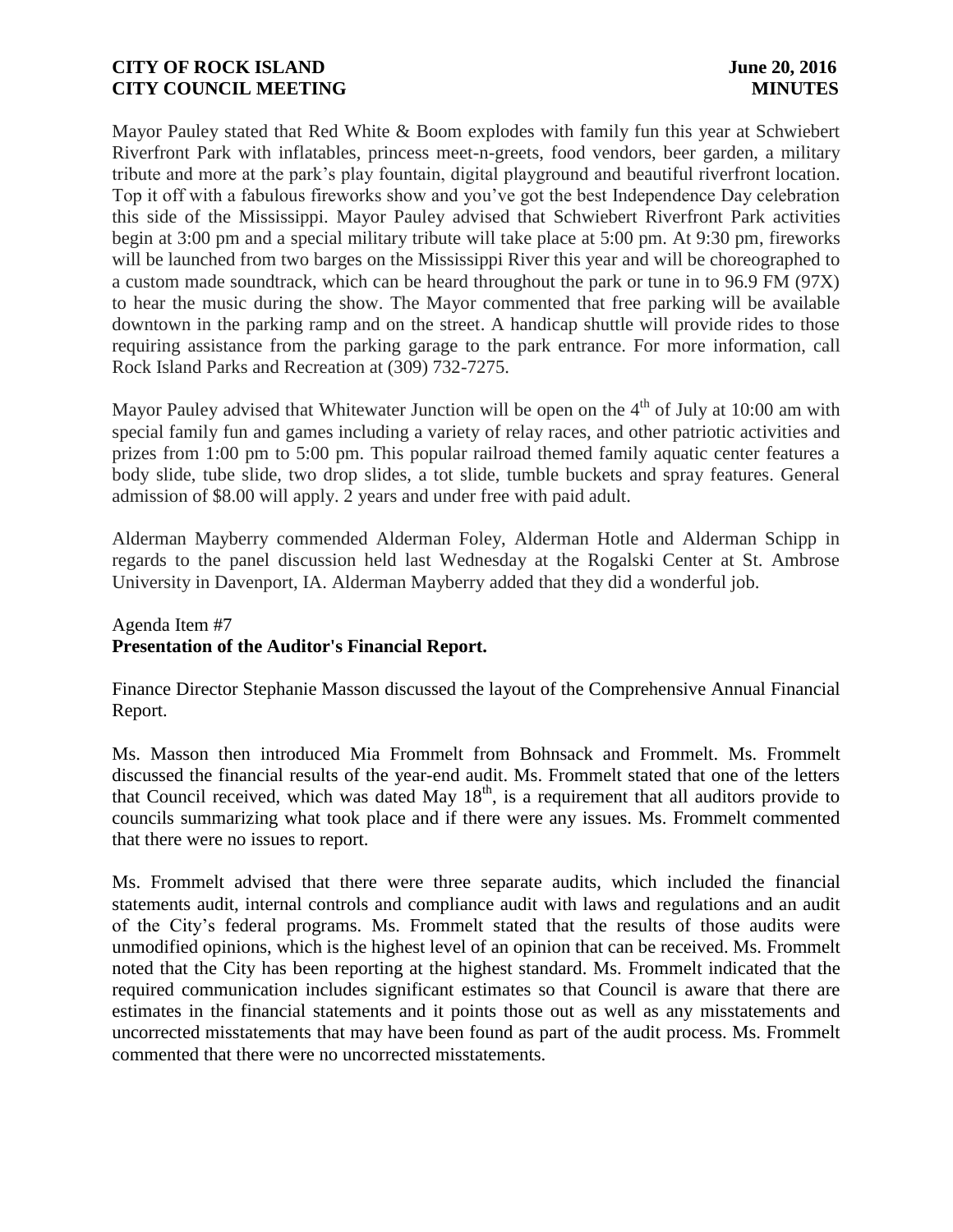Ms. Frommelt referred to the slide presentation and stated that in regards to revenue comparisons for Fiscal Year 2015 to the nine month period of 2014, there were a lot of changes due to December 31, 2014 being a nine month period for the transition of changing the fiscal year-end. It was noted that this includes all revenues of the City. Ms. Frommelt noted that grants and contributions were at about \$10.7 million dollars. Ms. Frommelt commented that the City continues to have CDBG as its major federal program and the IL. EPA Clean Water Program grant is another significant ongoing program. Ms. Frommelt further discussed this item. Ms. Frommelt advised that in regards to property taxes, last year the change in the fiscal period along with a new accounting standard really affected when property taxes were recorded. Ms. Frommelt added that this year, property taxes are back to where they are expected to be as budgeted.

Next, Ms. Frommelt discussed expenses. Ms. Frommelt stated that part of the community and economic development activity is within the general government category. Ms. Frommelt added that there was a decrease between periods (2014 and 2015) of about \$3 million dollars due to the change in the assets in regards to the Walmart property. Ms. Frommelt pointed out that wages were budgeted and planned to increase approximately 2.5% as expected and that is what the change is between fiscal years. Ms. Frommelt also discussed significant capital projects including the new police facility and equipment, some fleet purchases and continued street projects. Ms. Frommelt stated that another significant impact on expenses is the new pension standard.

Ms. Frommelt referred to the slide presentation and stated that the general fund balance of the unassigned equity at the end of December 31, 2015 decreased approximately 15% or \$1.8 million dollars between 2014 and 2015. Ms. Frommelt added that it still represents 26% of general fund expenditures for approximately three months. Ms. Frommelt explained that the IL. GFOA and National GFOA recommend a reserve of three months and the City is right in that recommended range.

Ms. Frommelt then discussed the single audit results. Ms. Frommelt stated that in regards to internal controls, there were some findings, but there were no compliance findings with laws and regulations. Ms. Frommelt advised that in regards to federal programs, there was a deficiency over some monitoring controls in the CDBG program largely due to turnover in the department concerning some vacancies and some positions. Ms. Frommelt further discussed this item.

Ms. Frommelt discussed a new pension standard. Ms. Frommelt advised that last year, the City implemented one of the new standards; this year, the City is implementing Statement No. 68. Ms. Frommelt commented that this pension standard requires the City to report the liability of the pensions in the financial statement. Ms. Frommelt explained that the City is now required to report a portion of the City's IMRF retirement plan as well as the police and fire pension plans. Ms. Frommelt stated that it did have a significant impact. Ms. Frommelt indicated that at the beginning of the fiscal year, liability on all three pension plans was \$84.9 million dollars and that increased \$12.6 million dollars during the fiscal year; at the end of Fiscal Year 2015, that liability was \$97.5 million dollars. Ms. Frommelt noted that all of that is based on an actuarial valuation. Ms. Frommelt explained that it doesn't affect the general fund, but it does affect the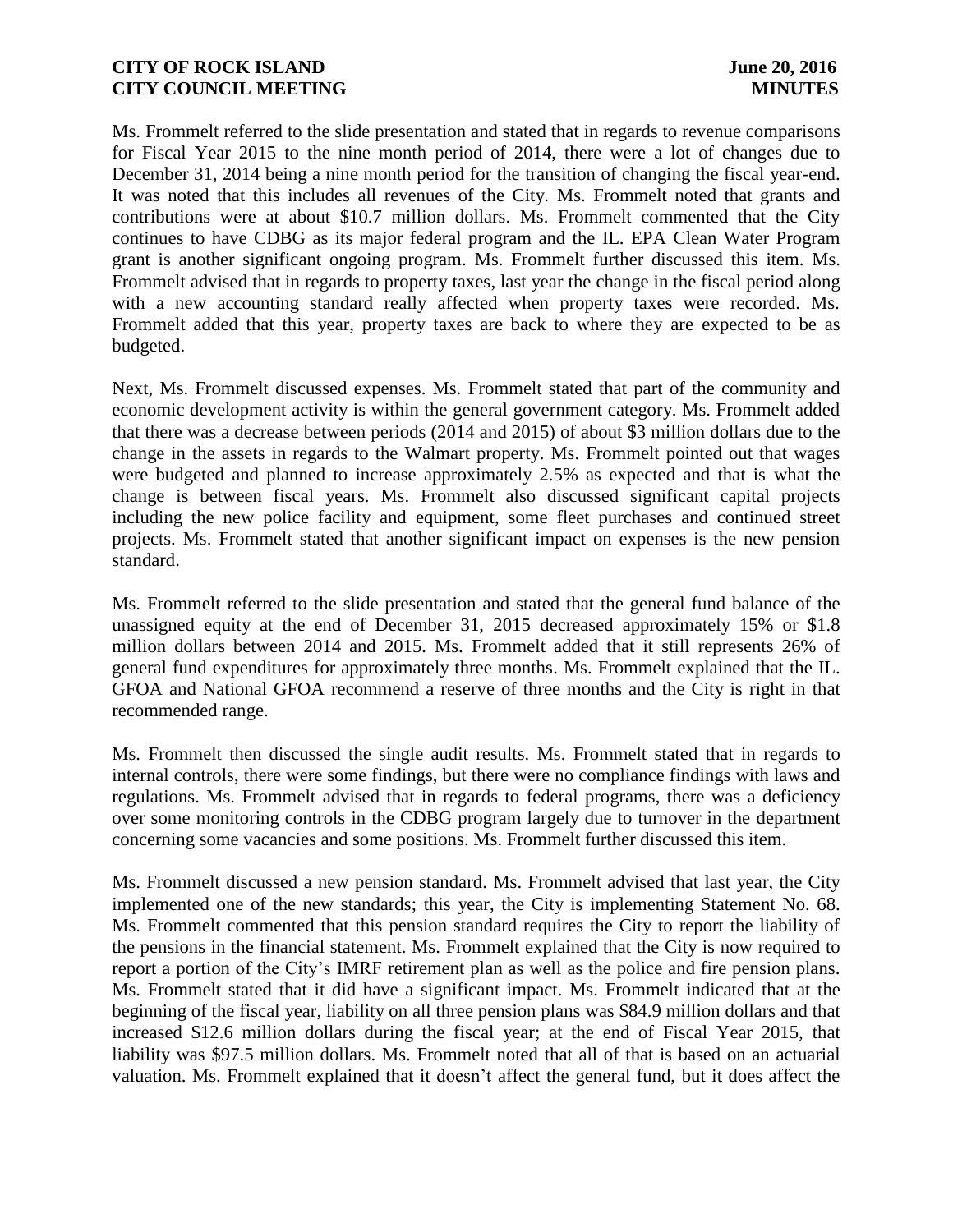enterprise funds and it affects the overall financial position of the City. Ms. Frommelt further discussed this item.

Council discussed Ms. Frommelt's presentation.

#### Agenda Item #8

## **A Special Ordinance repealing Special Ordinance No. 075-2013 for granting a special use permit.**

It was moved by Alderman Tollenaer and seconded by Alderman Schipp to pass the ordinance. The motion carried by the following Aye and No vote; those voting Aye being; Alderman Foley, Alderman Tollenaer, Alderman Schipp and Alderman Mayberry; those voting No, Alderman Hotle, Alderman Austin and Alderman Clark.

## Agenda Item #9 **A Special Ordinance amending a zoning district and zoning map at 2613 5th Avenue.**

It was moved by Alderman Tollenaer and seconded by Alderman Hotle to consider, suspend the rules and pass the ordinance. The motion carried by the following Aye and No vote; those voting Aye being; Alderman Foley, Alderman Tollenaer, Alderman Hotle, Alderman Schipp, Alderman Austin, Alderman Clark and Alderman Mayberry; those voting No, none.

# Agenda Item #10 **Claims for the week of June 10 through June 16 in the amount of \$728,364.21.**

Alderman Tollenaer moved and Alderman Foley seconded to allow the claims. The motion carried by the following Aye and No vote; those voting Aye being; Alderman Foley, Alderman Tollenaer, Alderman Hotle, Alderman Schipp, Alderman Austin, Alderman Clark and Alderman Mayberry; those voting No, none.

#### Agenda Item #11

**Report from the Community and Economic Development Department regarding bids for the emergency demolition and site clearance of one residential property at 1215 Glenhurst Court, recommending the bid be awarded to Valley Construction, Co. of Rock Island, IL in the amount of \$18,700.00.** 

It was moved by Alderman Tollenaer and seconded by Alderman Foley to award the bid as recommended and authorize the City Manager to execute the contract documents.

Discussion followed. Alderman Austin inquired that since the owners do not have any insurance, is there any hope of the City recouping the expenditures from the owners. Community and Economic Development Director Jeff Eder stated that it will be a long-shot; the owners live in Portland, Oregon. Mr. Eder added that it was a major fire and the City needed to undertake the work.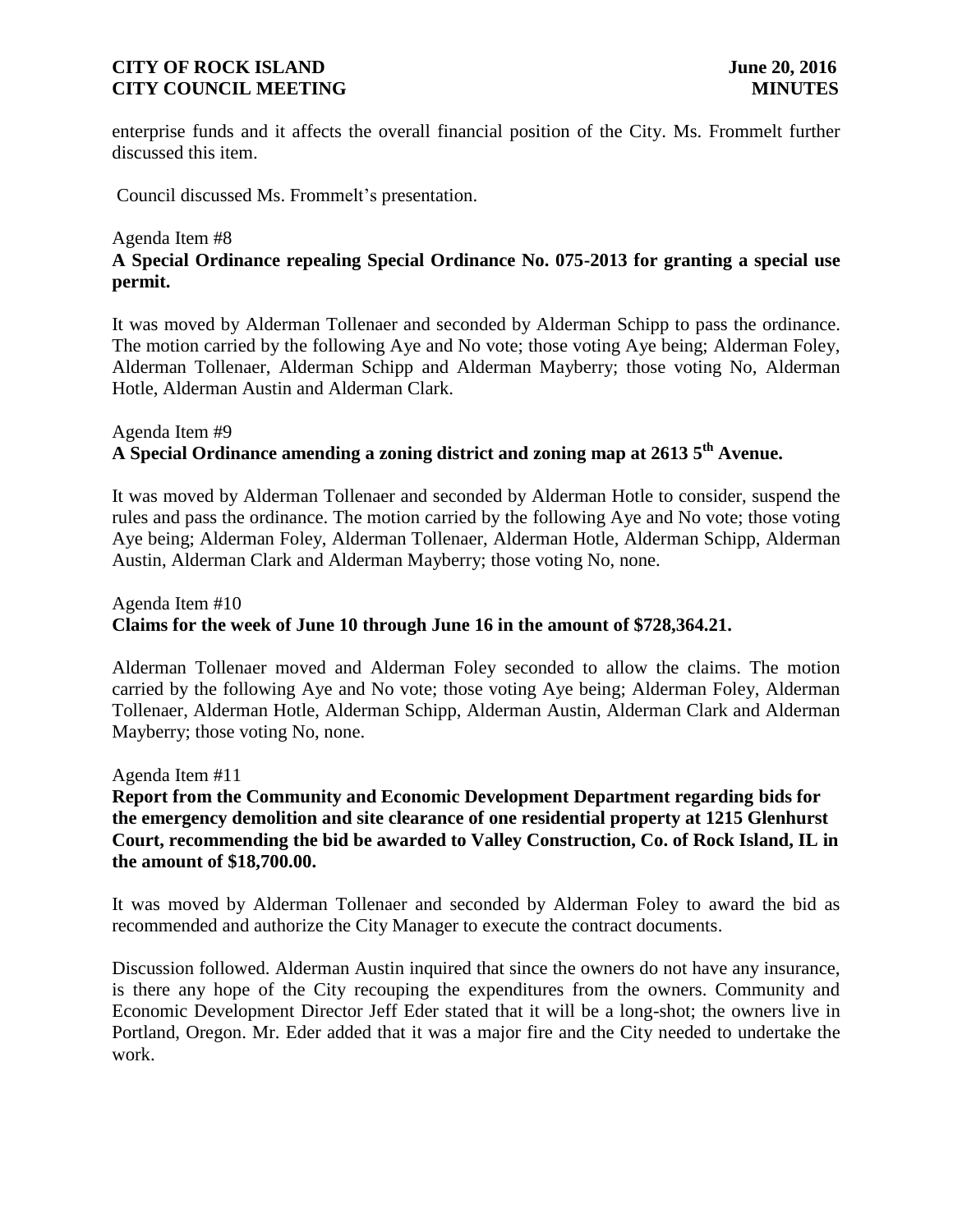After discussion, the motion carried by the following Aye and No vote; those voting Aye being; Alderman Foley, Alderman Tollenaer, Alderman Hotle, Alderman Schipp, Alderman Austin, Alderman Clark and Alderman Mayberry; those voting No, none.

#### Agenda Item #12

## **Report from the Finance Department regarding a release and settlement agreement with MidAmerican Energy Company in the amount of \$26,330.17.**

Alderman Foley moved and Alderman Tollenaer seconded to approve the agreement as recommended and authorize the City Manager to execute the contract documents. The motion carried by the following Aye and No vote; those voting Aye being; Alderman Foley, Alderman Tollenaer, Alderman Hotle, Alderman Schipp, Alderman Austin and Alderman Clark; those voting No, Alderman Mayberry.

#### Agenda Item #13

## **Report from the Finance Department regarding an adjustment to the CY2016 Budget, recommending increasing the Community Development Block Grant Fund in the amount of \$958,396.41.**

It was moved by Alderman Tollenaer and seconded by Alderman Hotle to approve the budget adjustment as recommended. The motion carried by the following Aye and No vote; those voting Aye being; Alderman Foley, Alderman Tollenaer, Alderman Hotle, Alderman Schipp, Alderman Austin, Alderman Clark and Alderman Mayberry; those voting No, none.

## Agenda Item #14 **Report from the Mayor regarding a reappointment to the Illinois Quad City Civic Center Authority.**

It was moved by Alderman Hotle and seconded by Alderman Tollenaer to approve the reappointment as recommended. The motion carried by the following Aye and No vote; those voting Aye being; Alderman Foley, Alderman Tollenaer, Alderman Hotle, Alderman Schipp, Alderman Austin, Alderman Clark and Alderman Mayberry; those voting No, none.

Ted Thoms was reappointed to the Illinois Quad City Civic Center Authority for a three year term expiring in May 2019.

#### Agenda Item #15

**Report from the Public Works Department regarding a request from the Coast Guard Auxiliary to use the parking lot area at Sunset Marina from 8:00 am to noon on July 17 and August 14, 2016 for their annual fundraising breakfasts and a request to hang a banner at the marina entrance.**

Alderman Hotle moved and Alderman Mayberry seconded to approve the requests as recommended. The motion carried by the following Aye and No vote; those voting Aye being; Alderman Foley, Alderman Tollenaer, Alderman Hotle, Alderman Schipp, Alderman Austin, Alderman Clark and Alderman Mayberry; those voting No, none.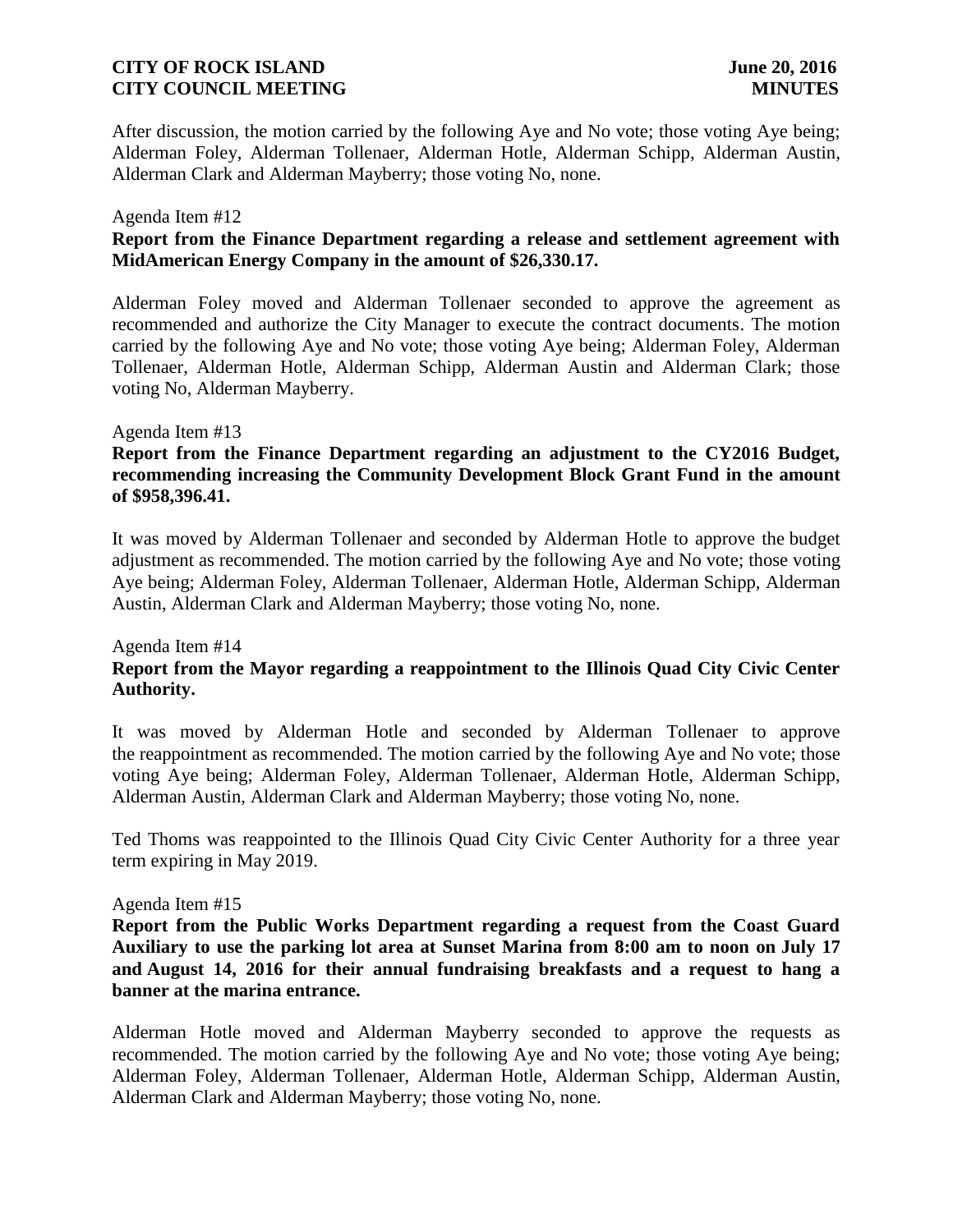Agenda Item #16 **Other Business.**

Alderman Austin reminded everyone that Council will not be meeting next Monday because it is the last Monday of the month. Alderman Austin added that for the next two months, Council will be on the summer schedule in which meetings will only be held on the second and fourth Mondays of the month.

Alderman Foley stated that last Friday, he had the great honor of attending the Army Birthday Ball. Alderman Foley noted that the Mayor was there along with other dignitaries. Alderman Foley stated that it was a great time to celebrate all of the men and women that serve in the Armed Forces; it was a great evening.

Mayor Pauley stated that it was the Army Ball, but all services were represented that night.

Mr. Fred Attwood of 8908 19<sup>th</sup> Street West, Rock Island, IL stated that a few years back, the City embarked upon a beautification program to line the streets with trees and shrubs in areas between the Centennial Bridge and Arsenal Bridge. Mr. Attwood noted that since then, a minimum of 24 trees have died; they have not been replaced; most of the shrubs are gone and there are areas of mulch that are two inches below the grade of the existing sidewalks. Mr. Attwood stated that there are a lot of hazards for people to trip on; it is a liability for the City and possibly for the adjacent property owners.

Mr. Attwood stated that the sidewalks should be brought up to code. Mr. Attwood indicated that last fall, he requested where the trees were removed at St. Mary's Church to be replaced with concrete. Mr. Attwood noted that the end result was to put mulch in that area. Mr. Attwood noted that he called the Public Works Department again this spring, but he was told that they had not assigned the sidewalk contractor for the season yet. Mr. Attwood added that no one has come to St. Mary's to address this issue.

Mr. Attwood referred to a map that was distributed to Council that showed the areas at  $4<sup>th</sup>$  and  $5<sup>th</sup>$ Avenue where trees have been removed and where there has been no sidewalk replacement. Mr. Attwood commented that most of the areas are a minimum of two inches below grade because the mulch has not been maintained. Mr. Attwood stated that he would like to see the area in front of St. Mary's taken care of as well as the rest of the areas.

Alderman Schipp inquired as to whether Mr. Attwood was hoping for a new tree in front of St. Mary's or concrete. Mr. Attwood stated that he would prefer a concrete slab because a tree would block the sign in the front yard. Alderman Schipp and Mr. Attwood further discussed this issue.

Alderman Mayberry stated that he was at St. Mary's on Friday and noted that what Mr. Attwood has told Council is true. Alderman Mayberry thanked Mr. Attwood for coming to the meeting and pointing out those issues to Council.